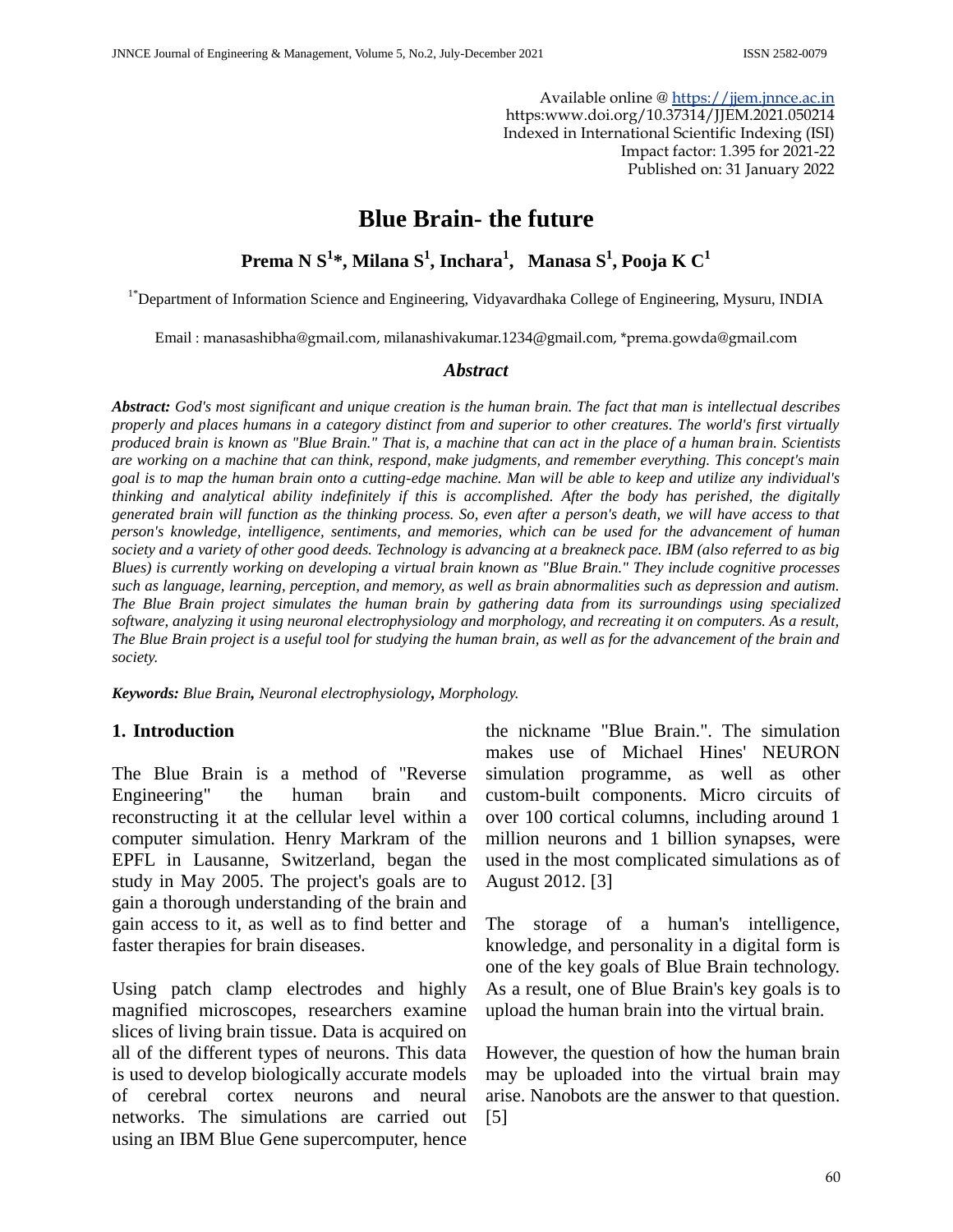Nanobots can then give a complete scan of the structure of the brain and its activity with comprehensive readout of the connections in the brain. Once this information is uploaded in the computer it begins to function as the natural brain and becomes the entire data in the natural brain is uploaded into the virtual brain's computer as a substitute for our individuality. [3]

## **2. What is Blue Brain?**

BLUE BRAIN is a virtual brain that will act as if it were a real brain. The human brain is the world's most complex structure. i.e., an artificial brain that, while not identical to a human brain, may perform similar functions. It can think like a brain, make decisions based on prior experience, and act in the same way that a natural brain would.[4].

IBM is developing artificial intelligence that is similar to the Blue brain. It would be the world's first virtual brain. In 30 years, we will be able to scan ourselves into computers. It can think like a brain, make crucial and reflex judgments based on prior experience, and react in the same way that a natural brain does. A supercomputer with a massive quantity of storage capacity will be employed in conjunction with high-speed processing capability to serve as an interface between the human and artificial brains. This interface will allow the data held in the natural brain to be uploaded into the source computer. As a result, a person's brain and its contents of knowledge and intelligence will be stored and used indefinitely, even after the person has died. Blue brain is a notion that permits all of the contents of a human brain to be copied or transferred into a simulated virtual brain that dwells inside a supercomputer. According to the latest information, the supercomputer utilized in this is Blue Gene. It's like putting a

person's thoughts into a computer.[1]

### **3. Comparison Between Natural Brain and Virtual Brain**

Table 1 shows the comparison between Natural Brain and Virtual Brain.

| Table 1: Comparison between Natural Brain and Virtual |  |  |
|-------------------------------------------------------|--|--|
| <b>Brain</b>                                          |  |  |

| <b>Natural Brain</b>            | <b>Virtual Brain</b>      |
|---------------------------------|---------------------------|
| <b>INPUT:</b>                   | <b>INPUT:</b>             |
| <b>Neurons</b><br>in<br>the     | An artificial nervous     |
| nervous system are in           | system can be created     |
| charge of expressing our        | in the same way that a    |
| body language. The              | human rain is created.    |
| cells of our body accept        | Artificial<br>neurons     |
| the<br>sensory inputs.          | created<br>and<br>were    |
| Concept of these things         | replaced with a silicon   |
| electrical<br>Generate          | chip by the scientist.    |
| impulses generated by           | ability of these<br>The   |
| neurons in a small room.        | neurons to accept data    |
| These electrical impulses       | from sense cells was      |
| lead to brain neurons.          | also confirmed. These     |
|                                 | artificial neurons<br>can |
|                                 | thus<br>electrical<br>get |
|                                 | impulses from sensory     |
|                                 | cells. [3]                |
| <b>Interpretation:</b>          | <b>Interpretation:</b>    |
| The electrical signals that     | The electrical impulses   |
| the brain receives from         | received<br>by<br>the     |
| neurons are processed           | artificial neuron can be  |
| by the brain. In the brain,     | interpreted by registers. |
| of<br>various<br>states         | The various values in     |
| numerous<br>neurons<br>are      | these registers represent |
| interpret<br>used<br>to         | various mental states.    |
| information. [3]                |                           |
| Processing:                     | Processing:               |
| make<br>When we<br><sub>a</sub> | Similarly, stored states  |
| think<br>decision.<br>of        | and<br>received           |
| something, or execute           | information, as well as   |
| computations, our neural        | arithmetic and logical    |
| circuit<br>performs<br>the      | calculations, can<br>be   |
| logical and mathematical        | used<br>in computer       |
| calculations.[8] To give        | decision making.          |
| the<br>output, previous         |                           |
| experience<br>and               |                           |
| present input signals are       |                           |
| used, and the<br>status         |                           |
| specific<br>updates of          |                           |
| neurons are adjusted.           |                           |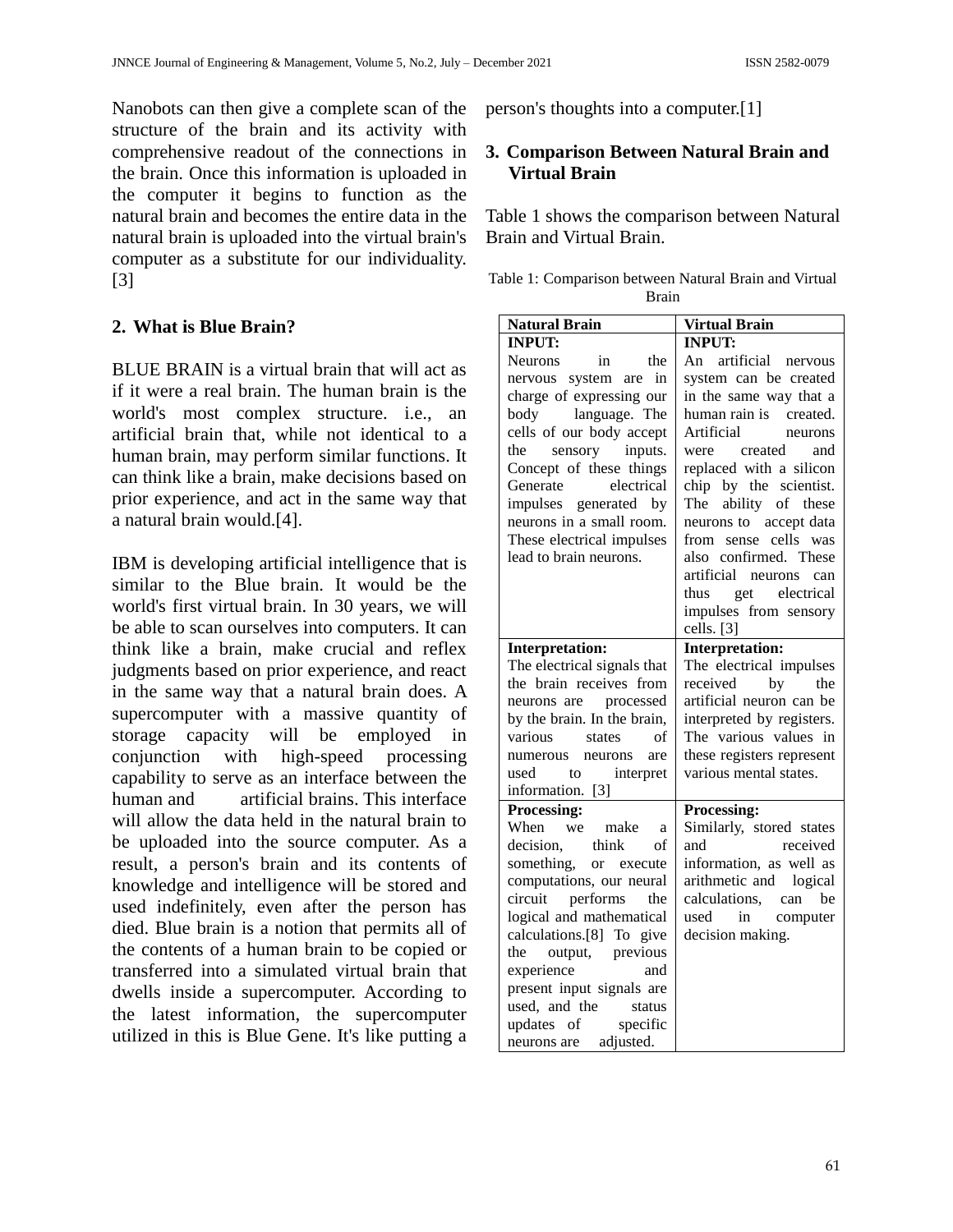| <b>Memory:</b>                                | <b>Memory:</b>                      |    |
|-----------------------------------------------|-------------------------------------|----|
| Certain neurons in our                        | Certain neurons in our              |    |
| brain are permanently                         | brain are permanently               |    |
| associated with certain                       | associated with certain             |    |
| situations. Our brain can                     | situations.                         |    |
| represent this condition                      | Our brain can represent             |    |
| if relevant, and we                           | condition<br>this<br>if             |    |
| can recall events from                        | appropriate, and we can             |    |
| the past. We compel                           | recall events from the              |    |
| to exhibit<br>neurons                         |                                     |    |
| particular states of the                      | past.<br>We stimulate neurons to    |    |
|                                               | exhibit particular states           |    |
| brain forever or for any                      | of the brain forever or             |    |
| intriguing or significant<br>subject in order |                                     |    |
| to                                            | for any intriguing or               |    |
| remember things. This                         | significant subject<br>in           |    |
| occurs unintentionally.                       | order to remember                   |    |
|                                               | This occurs<br>things.              |    |
|                                               | spontaneously.[3]                   |    |
|                                               | It's tough to maintain<br>data in a |    |
|                                               | secondary                           |    |
|                                               | for<br>memory<br>an                 |    |
|                                               | extended period of time.            |    |
|                                               | Similarly, the relevant             |    |
|                                               | register states can be              |    |
|                                               | saved indefinitely and              |    |
|                                               | retrieved and used as               |    |
|                                               | needed. [7]                         |    |
| Output:                                       | Output:                             |    |
| Brain sends electrical                        | Depending on<br>the                 |    |
| impulses that show the                        | register's features,<br>the         |    |
| responses that<br>our                         | output signal<br>can be             |    |
| body's sensory cells are                      | transferred to<br>artificial        |    |
| receiving<br>still<br>in                      | neurons in the body that            |    |
| response to neurons in                        | are received by the                 |    |
| the brain at this time,                       | sensory cell.                       | 5. |
| dependent on the neu-                         | [8]                                 |    |
| ron's circumstances.[3]                       |                                     |    |
| <b>Power Consumption</b>                      | <b>Power Consumption</b>            |    |
| Having around 50                              | Although nano-                      |    |
| billion neurons and 500                       | technology<br>and                   |    |
| trillion<br>connections, it                   | ultra<br>low<br>power               |    |
| almost impossible<br>is.                      | design promises<br>a a              |    |
| to consume only 25                            | viable solution for it and          |    |
| watts of<br>power<br>$[1]$ ,                  | in the future, this may             |    |
| which is<br>how<br>much                       | not pose to be that big of          |    |
| power the human brain                         | an issue. [7]                       |    |
| consumes. [9]                                 |                                     |    |

#### **4. Hardware/Software Requirements**

#### **4.1.Blue Gene/P**

The Blue Brain project's primary machine is the IBM Blue Gene supercomputer. As a result, the term "blue brain" was coined. IBM committed to deploy the EPFL Blue Gene / L as a "technology demonstrator" in June 2005. The deal's specifics aren't disclosed in the IBM press statement. This machine was upgraded to Blue Gene / P in June 2010.

CADMOS (Center for advanced science modelling) oversaw the installation of the machine on the EPFL Lausanne campus. Several research groups, notably the Blue Brain project, use the computer. BBP accounted for roughly 20% of computing time in mid-2012. Brain modelling takes place once a week and lasts for an entire day (usually on Thursdays). The rest of the week is spent to simulation preparation and analysis. The public can view supercomputer utilization statistics and work history on the internet. Look for activities that are labelled "C-BPP." [3]

#### **Blue Gene/P technical specifications**

1. Nodes with 4,096 quad-core processors

2. A PowerPC 450, 850 MHz processor is used in each core.

3. There are 56 teraflops and 16 terabytes of memory in total.

4. wired like a bull 3D 16x16x16 racks, one row

GPFS parallel file system, 5. 1 PB of disc capacity

Linux SuSe SLES 1 as the operating system [3]

**Blue brain Storage rack -** In November 2009, this machine was ranked as the world's 99th fastest supercomputer. [3]

**Silicon Graphics-** The results were displayed on a Silicon Graphics Inc. (SGI) machine with 32 CPUs and 300 GB of shared memory. [3]

**PC Cluster of Products** - Basic PC groups were utilized to visualize the RT Neuron software. [3]

#### **4.2. BBPSDK**

The Blue Brain Project - Software Development Kit (BBP SDK) is a set of software classes (APIs) that researchers can use to test models and simulations. The SDK is a C++ library that comes with Java and Python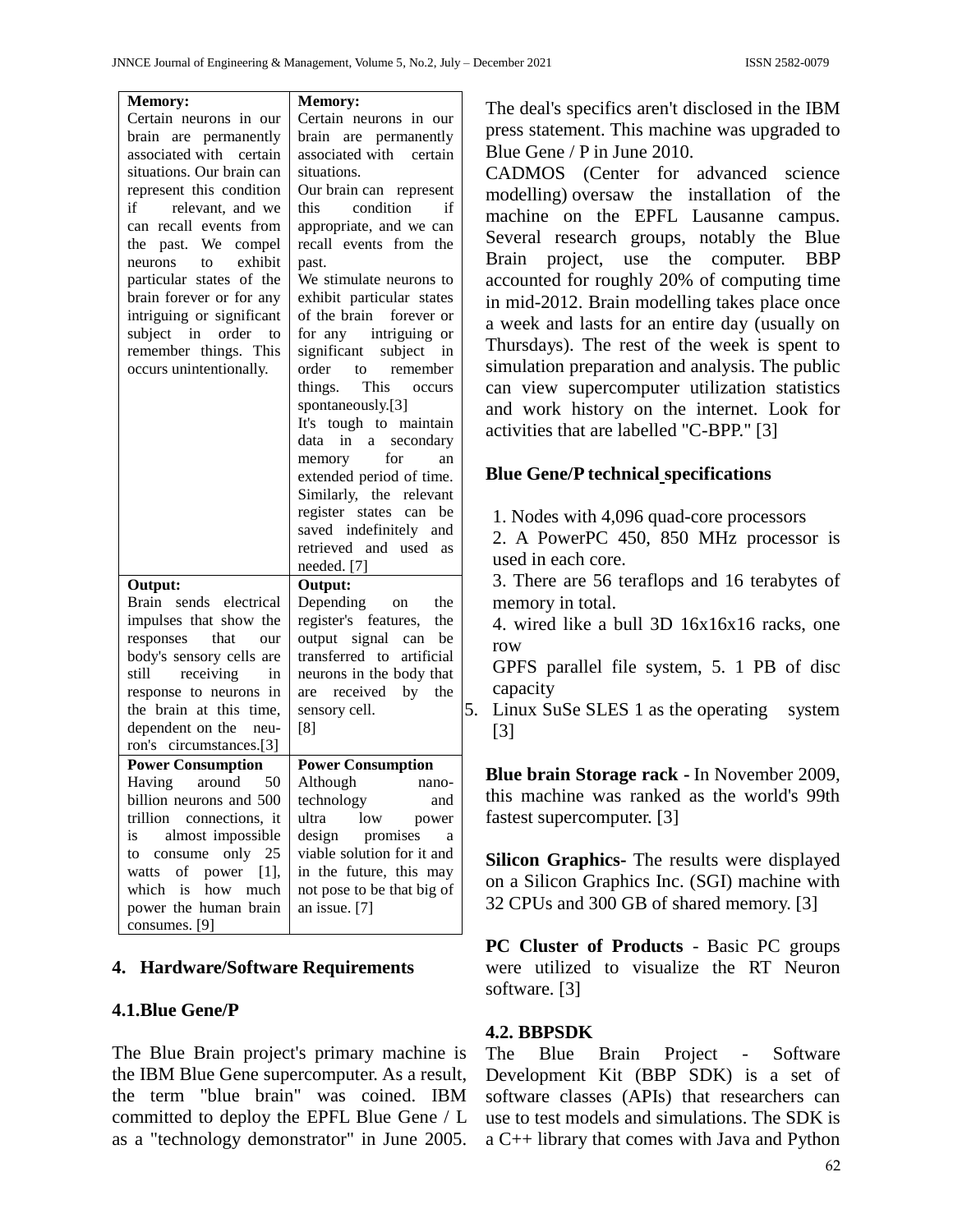pre-installed. To study models and simulations, researchers might use software classes (APIs).[3]

## **4.3. JuQUEEN**

In June 2012, it was the world's seventh fastest supercomputer, with a performance of 1.6 petaflops. If funds from the Human Project Brain arrive, this calculator will most likely be utilized for BBP simulations starting in 2013.The supercomputer will be expanded with more racks in October 2012. It's uncertain how many racks there will be and how quickly they will be completed. The research endeavor will also use the Ju QUEEN machine. The goal is to create a threedimensional and realistic brain model. [3]

## **4.4. Dynamical Exascale Entry Platform (DEEP)**

Jülich Research Center built DEEP (deep-project.eu), a German exascale supercomputer. The 7th Framework Program of the European Union funded the initiative, which began in December 2011. The project's prototype phase, which will last three years, has been given  $\epsilon$  8.5 million.

By the end of 2014, a prototype supercomputer with 100 petaflops will be created. The Blue Brain project's simulations to test system performance revolve around the DEEP prototype. If the trial goes well, a future exascale version of this computer might fully reproduce the human brain by 2020.The DEEP prototype is made with Intel MIC processors (multiple integrated cores) that each have more than 50 CPU cores and are made on a 22 nm process.[3]

## **4.5. Magerit**

A supercomputer jointly constructed by the Technical University of Madrid and IBM. In 2005, it was hosted in the Madrid Supercomputing and Visualization Center (CeSViMa). [4]

### **4.6. HPI SGI 8600**

In July 2018, it was decided to deploy a Hewlett-Packard supercomputer for the new phase of the Blue Brain technology**.**[4]

### **4.7. Neuron**

Michael Hines of Yale University and John Moore of Duke University devised the programme in the 1990s. [4]

## **4.8. RTNeuron**:

RT Neuron is a piece of software developed by the Blue Brain Project team in-house. It's a programme that's largely used for visualizing brain simulations**.**[4]

## **5. Application of Blue Brain**

• 100 Years of Data Collection and Testing [2]: One of the most useful uses is the creation of a working model that gathers and tests knowledge about the microstructure and functioning of the neocortical column over the last 100 years.

• Cracking the Neural Code [2]: The activity of building objects using electrical patterns by the brain is known as Neural Coding and the code thus generated is known as Neural Code. Thus, it is critical to make an accurate duplicate of the Neural Code that can reproduce the emergent dynamics of the actual microcircuit so that we may learn more about how the neocortex processes work and how it stores and retrieves data.

 Neocortical Information and Its Interpretation: It is possible to create accurate simulations only through predictions that may be generated in the neocortex. And to create an accurate replica of the Neural Code, iteration between simulations and experiments are a must.

 A Way for efficient Discovery of Drugs for Brain Disorders [1]: An important application of the virtual brain technology is that it lets one perform any tests, experiments and analysis on it rather than the real brain. Thus, testing of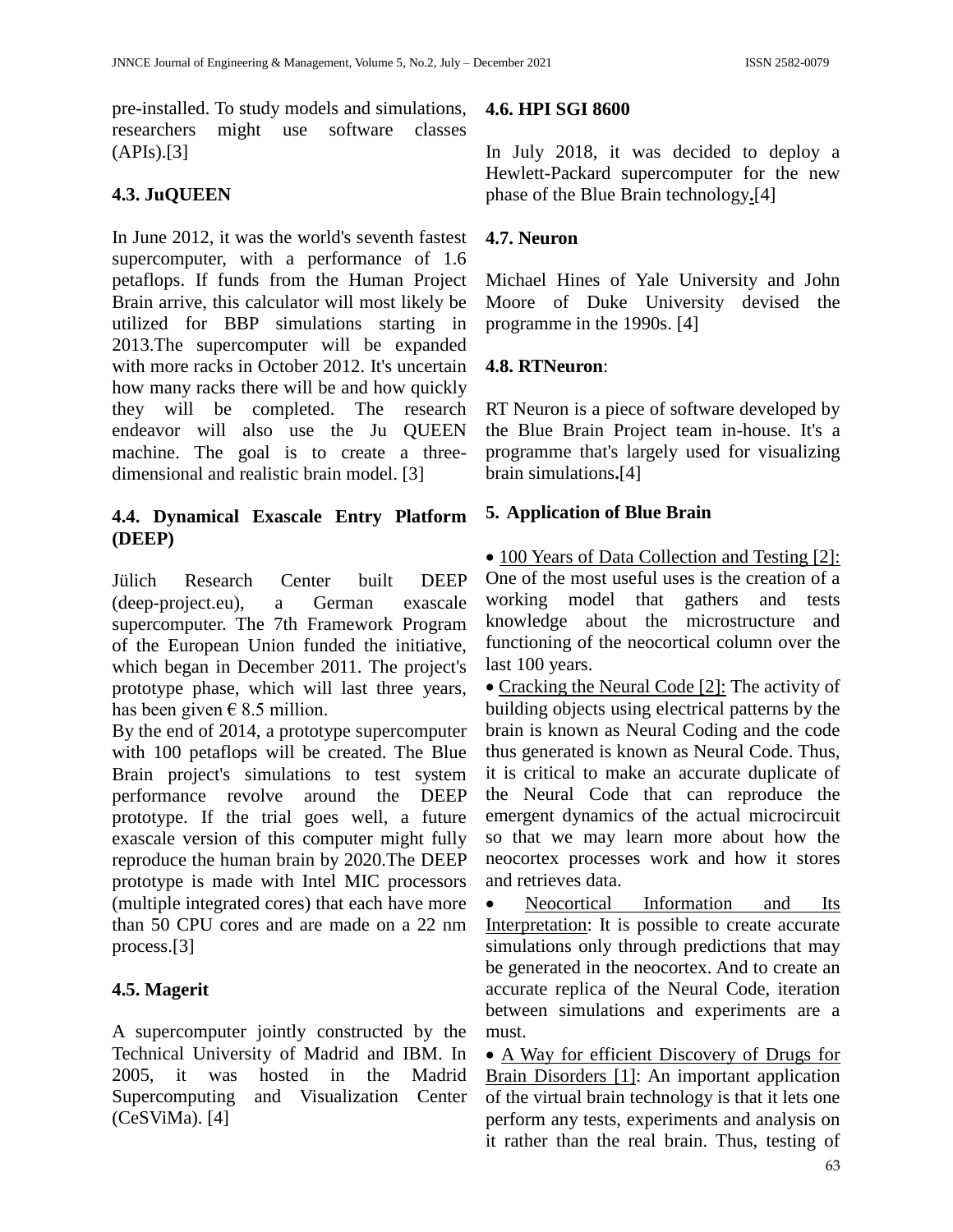new drugs and discovery of brain disorders and their treatment becomes extremely convenient and risk.

 Preservation and utilization of a person's intelligence alive and even after their death: As discussed before, Blue brain will allow a new host for the knowledge, information and a person's intelligence both while alive and after death. This would help in preserving essential characteristics of a person's personality, thought and intellect, and would serve in keeping the person 'alive 'even after death

 A Foundation for the Whole Brain Simulation [1]: Another application of Blue Brain is that it creates a base for the future simulation and analysis of the brain and further research on the topic.

• Molecular Modelling of Brain Function as a Foundation [1]: As is the case with Brain Simulations, it has also built a foundation for the molecular modelling of brain functions by attempting to create an accurate replica of the neocortical column with whose advancement the complexity of the molecular model of the brain functions will increase gradually as well.

## **6. Merits and Demerits of Blue Brain**

## **Merits:**

• Preservation and restoration of a person's memory, whether living or dead; particularly successful in the event of "short-term" memory loss.

 Without exerting any effort, memories can be recalled.

- Even when the person is not present, decisions are made. [2].
- Even after death, a person's intelligence can be preserved and used. [5].
- Wildlife's activities and behavior can be better understood.[5].

• Research on the human brain is extremely essential, and it is helping to solve the riddle that is the human brain.

• The development of novel pharmaceuticals and the investigation of the cause, effect, and therapy of brain problems without the use of harmful brain experiments.

## **Demerits:**

• Computer reliance and dependency at an all-time high [5].

• Others' misuse of technical knowledge [2].

• Computers consume a tremendous amount of power, approximately 1MW.

 Even if memories are better kept, they are still vulnerable to other threats, such as computer viruses.

• If a person's intellect is hacked into the system, it could be utilized against them. [5].

• It's a very expensive and complicated system.

• The development of an intelligent computer system poses a threat to humanity's future.

## **7. Conclusion**

If executed properly, the blue brain project will alter many aspects of our lives while also boosting research and technology. The majority of the objections to this conclusion appear to be easily overcome. They are simple to comprehend, or the technology simply requires more time to develop. The majority of potential negative influences appear to be simple to avoid. They are either simplistic in their thinking or simply need more time for technology to advance. Things can be memorized easily, and decisions may be taken without the need for a person's presence. Even after a man's death, intelligence can be employed. Despite the fact that the future is uncertain, research has already enabled this model to gain valuable knowledge. It is possible to comprehend the behavior of several animals. That is, their thoughts can be easily understood by reading the electrical impulses of the animal's brain. Blue Brain can be used as a foundation for brain simulations as well as a tool for drug development in brain diseases. At the same time, Blue Gene supercomputers can simulate up to 100 cortical columns, one million neurons, and one billion synapses. When we uncover the combination of biological and digital technology, we can also conquer the only major threats. Even after death, the intelligence of the human brain will